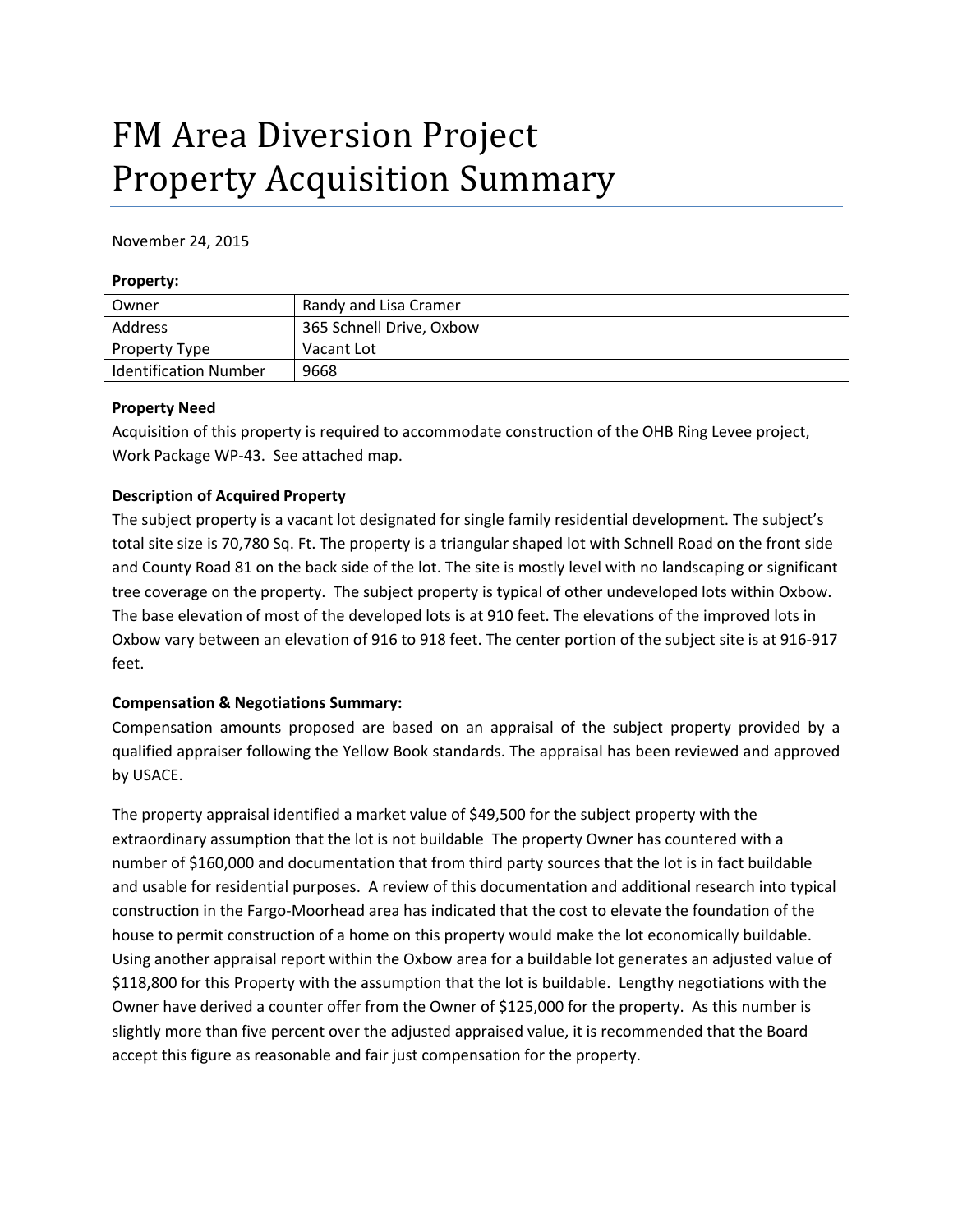## **Acquisition Cost Summary**

| <b>Property</b>                        |           | <b>Notes</b>                           |
|----------------------------------------|-----------|----------------------------------------|
| <b>Appraised Value</b>                 | \$49,500  | Based on extraordinary assumption that |
|                                        |           | lot is non buildable                   |
| <b>Adjusted Appraised Value</b>        | \$118,800 | Based on adjustment reflecting a       |
|                                        |           | buildable lot                          |
| <b>Counter offer from Owner</b>        | \$160,000 | Rejected this counter offer            |
| <b>Final Negotiated Purchase Price</b> | \$125,000 | Based on lengthy negotiations          |

### **Requested Action/Recommendation**

1. Recommend to CCJWRD, execution of a Purchase Agreement in the amount of \$125,000 as just compensation for real property.